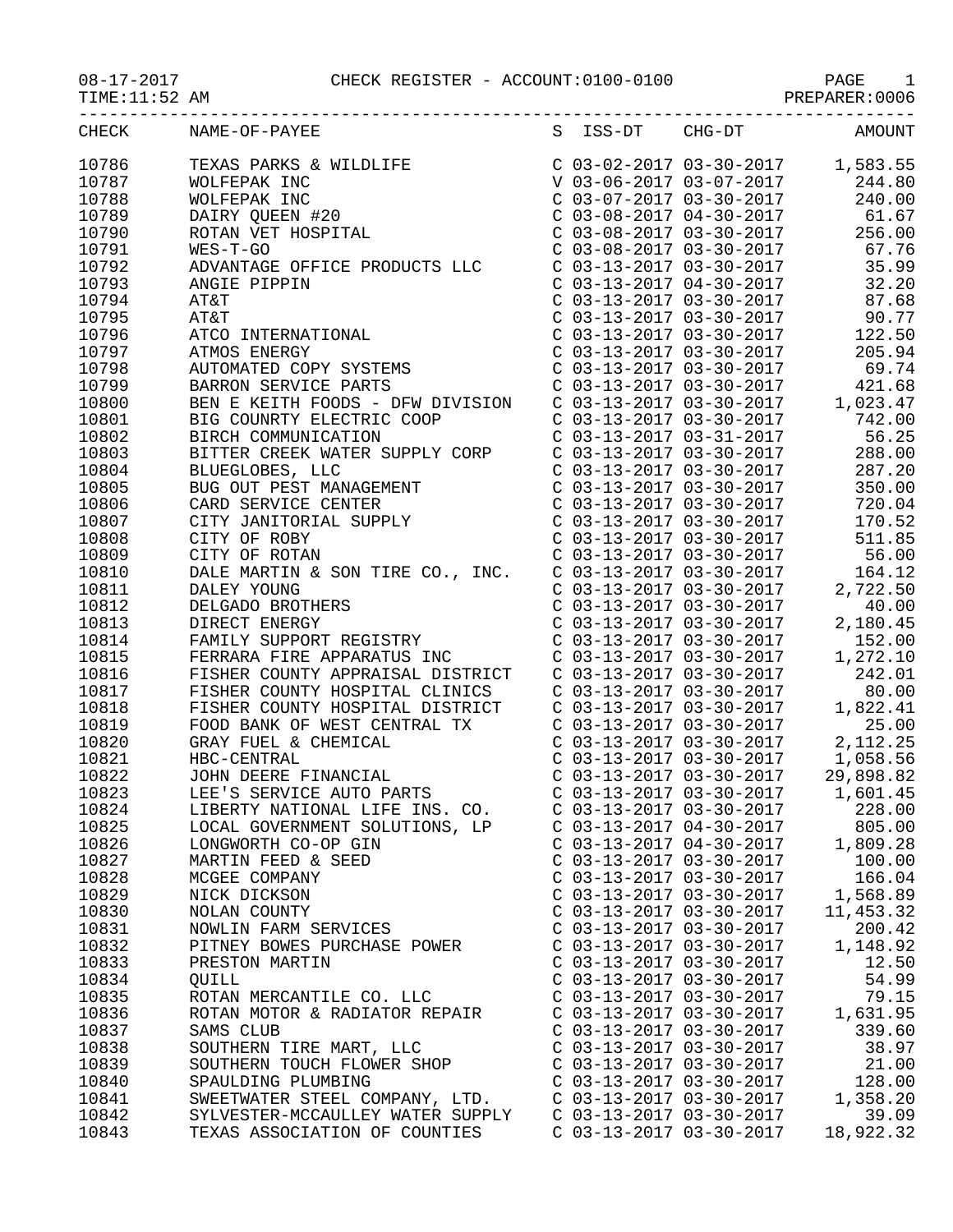## 08-17-2017 CHECK REGISTER - ACCOUNT:0100-0100 PAGE 2

PREPARER:0006

| CHECK | NAME-OF-PAYEE                                                                                                                                                                                                                                                                                                                                                                                                                                                 |                           | S ISS-DT CHG-DT AMOUNT |          |
|-------|---------------------------------------------------------------------------------------------------------------------------------------------------------------------------------------------------------------------------------------------------------------------------------------------------------------------------------------------------------------------------------------------------------------------------------------------------------------|---------------------------|------------------------|----------|
| 10844 | $\begin{tabular}{l c c c c} \multicolumn{4}{l}{\textbf{RAMM-OP-FATLIM}} & \multicolumn{4}{l}{\textbf{S}} & \multicolumn{4}{l}{3-5} & \multicolumn{4}{l}{\textbf{S}} & \multicolumn{4}{l}{\textbf{S}} & \multicolumn{4}{l}{\textbf{S}} & \multicolumn{4}{l}{\textbf{S}} & \multicolumn{4}{l}{\textbf{S}} & \multicolumn{4}{l}{\textbf{S}} & \multicolumn{4}{l}{\textbf{S}} & \multicolumn{4}{l}{\textbf{S}} & \multicolumn{4}{l}{\textbf{S}} & \multicolumn{4$ |                           |                        |          |
| 10845 |                                                                                                                                                                                                                                                                                                                                                                                                                                                               |                           |                        |          |
| 10846 |                                                                                                                                                                                                                                                                                                                                                                                                                                                               |                           |                        |          |
| 10847 |                                                                                                                                                                                                                                                                                                                                                                                                                                                               |                           |                        |          |
| 10848 |                                                                                                                                                                                                                                                                                                                                                                                                                                                               |                           |                        |          |
| 10849 |                                                                                                                                                                                                                                                                                                                                                                                                                                                               |                           |                        |          |
| 10850 |                                                                                                                                                                                                                                                                                                                                                                                                                                                               |                           |                        |          |
| 10851 |                                                                                                                                                                                                                                                                                                                                                                                                                                                               |                           |                        |          |
| 10852 |                                                                                                                                                                                                                                                                                                                                                                                                                                                               |                           |                        |          |
| 10853 |                                                                                                                                                                                                                                                                                                                                                                                                                                                               |                           |                        |          |
| 10854 |                                                                                                                                                                                                                                                                                                                                                                                                                                                               |                           |                        |          |
| 10855 |                                                                                                                                                                                                                                                                                                                                                                                                                                                               |                           |                        |          |
| 10856 |                                                                                                                                                                                                                                                                                                                                                                                                                                                               |                           |                        |          |
| 10857 |                                                                                                                                                                                                                                                                                                                                                                                                                                                               |                           |                        |          |
| 10858 |                                                                                                                                                                                                                                                                                                                                                                                                                                                               |                           |                        |          |
| 10859 |                                                                                                                                                                                                                                                                                                                                                                                                                                                               |                           |                        |          |
| 10860 |                                                                                                                                                                                                                                                                                                                                                                                                                                                               |                           |                        |          |
| 10861 |                                                                                                                                                                                                                                                                                                                                                                                                                                                               |                           |                        |          |
| 10862 |                                                                                                                                                                                                                                                                                                                                                                                                                                                               |                           |                        |          |
| 10863 |                                                                                                                                                                                                                                                                                                                                                                                                                                                               |                           |                        |          |
| 10864 |                                                                                                                                                                                                                                                                                                                                                                                                                                                               |                           |                        |          |
| 10865 |                                                                                                                                                                                                                                                                                                                                                                                                                                                               |                           |                        |          |
| 10866 |                                                                                                                                                                                                                                                                                                                                                                                                                                                               |                           |                        |          |
| 10867 | CARD SERVICE CENTER<br>CHAD PEARSON<br>CNA SURETY<br>CONOCO-2586-WEXBANK<br>CONOCO-9137-WEXBANK<br>COOPER OIL CO INC<br>DE LAGE LANDEN<br>DEREK HAMPTON<br>DEREK HAMPTON<br>DIRECTV<br>FAMILY SUPPORT REGISTRY                                                                                                                                                                                                                                                |                           |                        |          |
|       |                                                                                                                                                                                                                                                                                                                                                                                                                                                               |                           |                        |          |
| 10868 |                                                                                                                                                                                                                                                                                                                                                                                                                                                               |                           |                        |          |
| 10869 |                                                                                                                                                                                                                                                                                                                                                                                                                                                               |                           |                        |          |
| 10870 |                                                                                                                                                                                                                                                                                                                                                                                                                                                               |                           |                        |          |
| 10871 |                                                                                                                                                                                                                                                                                                                                                                                                                                                               |                           |                        |          |
| 10872 |                                                                                                                                                                                                                                                                                                                                                                                                                                                               |                           |                        |          |
| 10873 |                                                                                                                                                                                                                                                                                                                                                                                                                                                               |                           |                        |          |
| 10874 |                                                                                                                                                                                                                                                                                                                                                                                                                                                               |                           |                        |          |
| 10875 |                                                                                                                                                                                                                                                                                                                                                                                                                                                               |                           |                        |          |
| 10876 |                                                                                                                                                                                                                                                                                                                                                                                                                                                               |                           |                        |          |
| 10877 | LOCAL GOVERNMENT SOLUTIONS, LP<br>MATT ZIMMERMAN<br>MIX'S AUTO & TIRE SERVICE<br>PERDUE, BRANDON, FIELDER, COLLINS & C 03-21-2017 04-30-2017 65.00<br>PERDUE, BRANDON, FIELDER, COLLINS & C 03-21-2017 03-30-2017 2,462.91<br>PIONEER PR                                                                                                                                                                                                                      |                           |                        |          |
| 10878 |                                                                                                                                                                                                                                                                                                                                                                                                                                                               |                           |                        |          |
| 10879 |                                                                                                                                                                                                                                                                                                                                                                                                                                                               |                           |                        |          |
| 10880 |                                                                                                                                                                                                                                                                                                                                                                                                                                                               |                           |                        |          |
| 10881 |                                                                                                                                                                                                                                                                                                                                                                                                                                                               |                           |                        |          |
| 10882 | QUILL                                                                                                                                                                                                                                                                                                                                                                                                                                                         | $C$ 03-21-2017 03-30-2017 |                        | 515.24   |
| 10883 | SHANA HASS                                                                                                                                                                                                                                                                                                                                                                                                                                                    | $C$ 03-21-2017 03-30-2017 |                        | 959.80   |
| 10884 | SHERRY WILLIAMSON, CLERK                                                                                                                                                                                                                                                                                                                                                                                                                                      | $C$ 03-21-2017 03-30-2017 |                        | 55.00    |
| 10885 | SOUTHERN TIRE MART, LLC                                                                                                                                                                                                                                                                                                                                                                                                                                       | $C$ 03-21-2017 03-30-2017 |                        | 838.68   |
| 10886 | SUPERIOR VISION OF TEXAS                                                                                                                                                                                                                                                                                                                                                                                                                                      | C 03-21-2017 03-30-2017   |                        | 49.92    |
| 10887 | T & K AG CENTER                                                                                                                                                                                                                                                                                                                                                                                                                                               | C 03-21-2017 03-30-2017   |                        | 14.70    |
| 10888 | TEXAS DISTRICT & COUNTY                                                                                                                                                                                                                                                                                                                                                                                                                                       | $C$ 03-21-2017 04-30-2017 |                        | 350.00   |
| 10889 | THRIFTWAY                                                                                                                                                                                                                                                                                                                                                                                                                                                     | $C$ 03-21-2017 03-30-2017 |                        | 94.61    |
| 10890 | TIBBIT COMMERCIAL LEASING                                                                                                                                                                                                                                                                                                                                                                                                                                     | C 03-21-2017 03-30-2017   |                        | 414.00   |
| 10891 | VERIZON WIRELESS                                                                                                                                                                                                                                                                                                                                                                                                                                              | $C$ 03-21-2017 03-30-2017 |                        | 200.64   |
| 10892 | AT&T                                                                                                                                                                                                                                                                                                                                                                                                                                                          | C 03-22-2017 03-30-2017   |                        | 12.48    |
| 10893 | CARD SERVICE CENTER                                                                                                                                                                                                                                                                                                                                                                                                                                           | $C$ 03-22-2017 03-30-2017 |                        | 1,073.32 |
| 10894 | PIONEER PRODUCTS, INC.                                                                                                                                                                                                                                                                                                                                                                                                                                        | $C$ 03-22-2017 03-30-2017 |                        | 1,289.88 |
| 10895 | SAN BERNARDINO CO. SHERIFF                                                                                                                                                                                                                                                                                                                                                                                                                                    | $C$ 03-22-2017 04-30-2017 |                        | 55.00    |
| 10896 | SUPERIOR VISION OF TEXAS                                                                                                                                                                                                                                                                                                                                                                                                                                      | $C$ 03-22-2017 03-30-2017 |                        | 38.74    |
| 10897 | FISHER COUNTY TAX COLLECTOR                                                                                                                                                                                                                                                                                                                                                                                                                                   | $C$ 03-23-2017 03-30-2017 |                        | 22.50    |
| 10898 | FISHER COUNTY TAX COLLECTOR                                                                                                                                                                                                                                                                                                                                                                                                                                   | C 03-23-2017 03-30-2017   |                        | 22.00    |
| 10899 | FISHER COUNTY TAX COLLECTOR                                                                                                                                                                                                                                                                                                                                                                                                                                   | $C$ 03-27-2017 03-30-2017 |                        | 44.00    |
| 10900 | ATMOS ENERGY                                                                                                                                                                                                                                                                                                                                                                                                                                                  | C 03-27-2017 04-30-2017   |                        | 202.69   |

10901 BEN E KEITH FOODS - DFW DIVISION C 03-27-2017 03-30-2017 581.12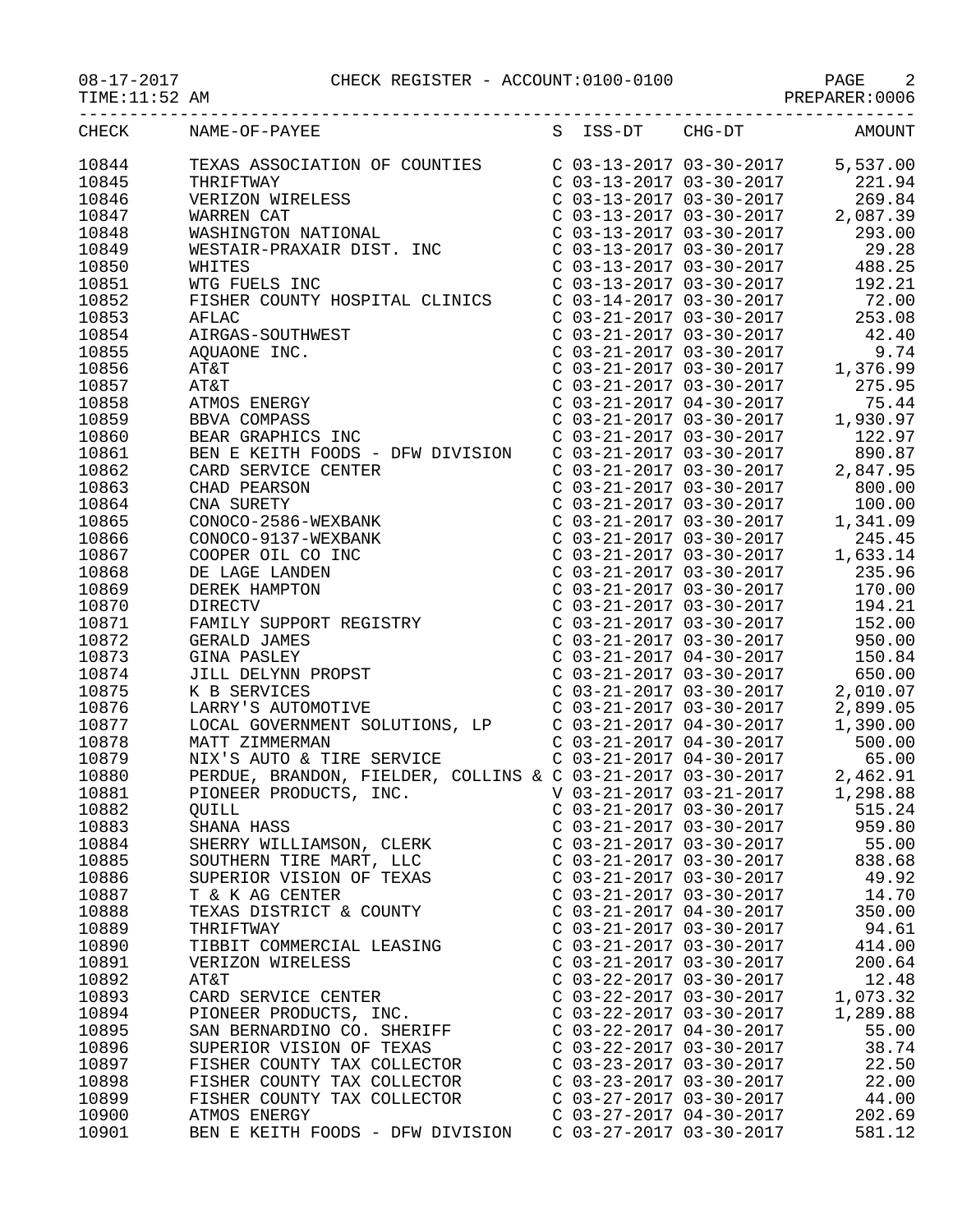| CHECK | NAME-OF-PAYEE                     |                           | S ISS-DT CHG-DT           | AMOUNT                             |
|-------|-----------------------------------|---------------------------|---------------------------|------------------------------------|
| 10902 | FISHER COUNTY CHRONICLE           |                           |                           | $C$ 03-27-2017 03-30-2017 1,140.75 |
| 10903 | <b>SHELL</b>                      |                           | $C$ 03-27-2017 04-30-2017 | 49.41                              |
| 10904 | YELLOWHOUSE MACHINERY CO          |                           | $C$ 03-27-2017 03-30-2017 | 210.77                             |
| 10905 | ALLIED COMPLIANCE SERVICES        |                           | $C$ 03-29-2017 04-30-2017 | 203.00                             |
| 10906 | ALON-2299-WEXBANK                 |                           | C 03-29-2017 04-30-2017   | 147.52                             |
| 10907 | AQUAONE INC.                      |                           | $C$ 03-29-2017 04-30-2017 | 80.21                              |
| 10908 | AT&T                              | $C$ 03-29-2017 04-30-2017 |                           | 141.30                             |
| 10909 | ATMOS ENERGY                      | $C$ 03-29-2017 04-30-2017 |                           | 118.00                             |
| 10910 | BEN E KEITH FOODS - DFW DIVISION  | $C$ 03-29-2017 04-30-2017 |                           | 704.98                             |
| 10911 | BIG COUNTRY OVERHEAD DOOR, INC    | $C$ 03-29-2017 04-30-2017 |                           | 4,496.00                           |
| 10912 | BITTER CREEK WATER SUPPLY CORP    |                           | C 03-29-2017 04-30-2017   | 144.20                             |
| 10913 | CHARLIE JOE NUNN                  |                           | $C$ 03-29-2017 04-30-2017 | 1,330.00                           |
| 10914 | COOPER OIL CO INC                 | V 03-29-2017 03-29-2017   |                           | 2,230.10                           |
| 10915 | DIRECT ENERGY                     | $C$ 03-29-2017 04-30-2017 |                           | 1,440.57                           |
| 10916 | FISHER COUNTY HOSPITAL DISTRICT   | $C$ 03-29-2017 04-30-2017 |                           | 326.00                             |
| 10917 | HEALTHCARE SERVICES BY A.C.T.N.T  |                           | $C$ 03-29-2017 04-30-2017 | 42.00                              |
| 10918 | ICS JAIL SUPPLIES INC.            | $C$ 03-29-2017 04-30-2017 |                           | 118.80                             |
| 10919 | KNOX WASTE SERVICE LLC            | $C$ 03-29-2017 03-30-2017 |                           | 84.71                              |
| 10920 | LEAF                              | $C$ 03-29-2017 04-30-2017 |                           | 299.95                             |
| 10921 | MATT ZIMMERMAN                    | $C$ 03-29-2017 04-30-2017 |                           | 500.00                             |
| 10922 | NEWBART PRODUCTS, INC.            | $C$ 03-29-2017 04-30-2017 |                           | 46.40                              |
| 10923 | PITNEY BOWES PURCHASE POWER       |                           | $C$ 03-29-2017 04-30-2017 | 180.00                             |
| 10924 | OUILL                             | $C$ 03-29-2017 04-30-2017 |                           | 59.99                              |
| 10925 | SOUTHERN TIRE MART, LLC           |                           | $C$ 03-29-2017 04-30-2017 | 895.00                             |
| 10926 | TEXAS ASSOCIATION OF COUNTIES     |                           | $C$ 03-29-2017 04-30-2017 | 584.00                             |
| 10927 | TEXAS ASSOCIATION OF COUNTIES     | $C$ 03-29-2017 04-30-2017 |                           | 26,797.40                          |
| 10928 | TOM GREEN COUNTY CLERK            | $C$ 03-29-2017 04-30-2017 |                           | 476.00                             |
| 10929 | $WES-T-GO$                        | $C$ 03-29-2017 04-30-2017 |                           | 40.00                              |
| 10930 | WESBROOKS INC.                    |                           | $C$ 03-29-2017 04-30-2017 | 451.83                             |
| 10931 | COOPER OIL CO INC                 | $C$ 03-29-2017 03-30-2017 |                           | 2,230.10                           |
|       | 9000000013 TEXAS VITAL STATISTICS | I 03-07-2017 03-07-2017   |                           | 3.66                               |